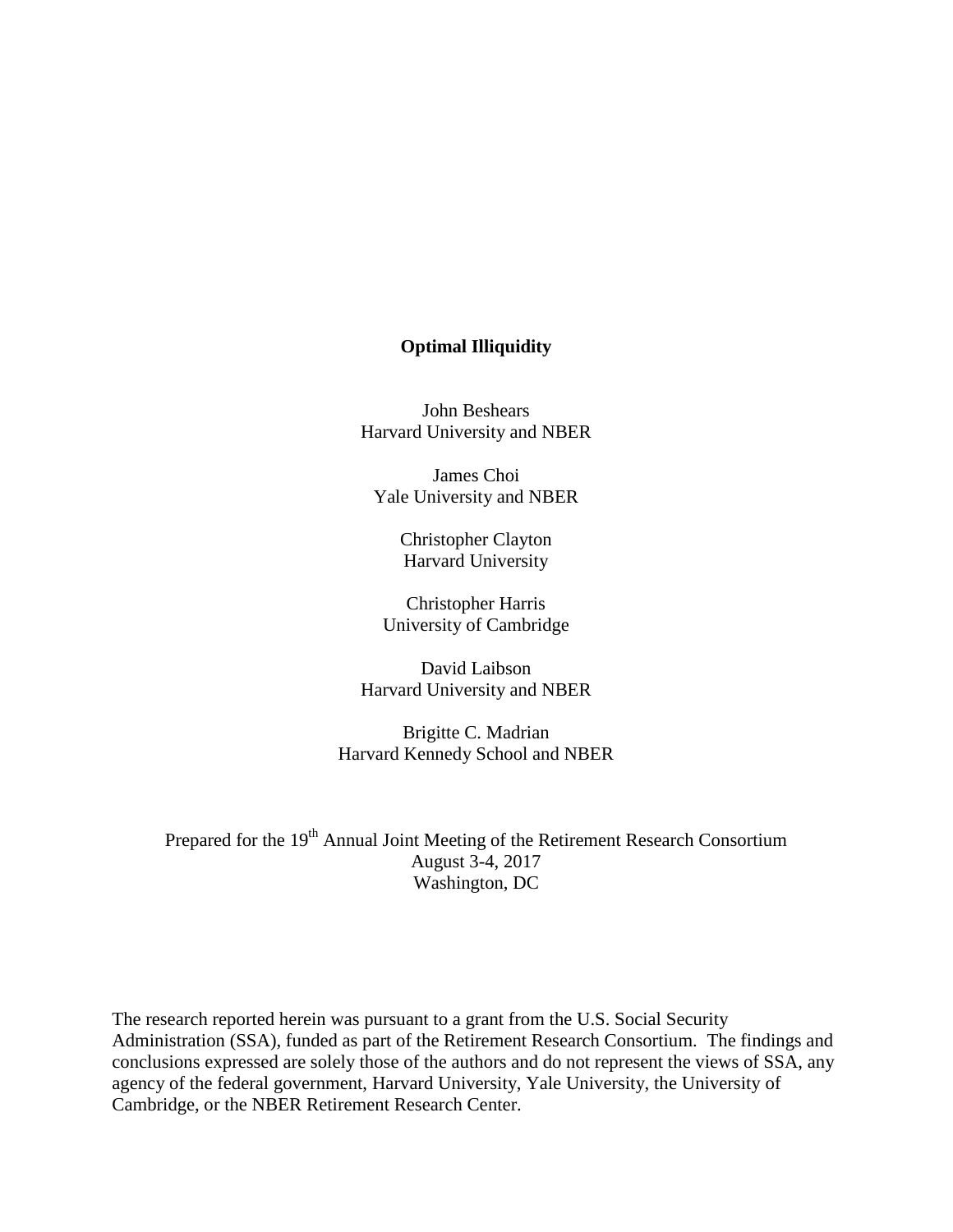We calculate the socially optimal level of illiquidity in a stylized retirement savings system. We solve the planner's problem in an economy in which time-inconsistent households face a tradeoff between commitment and flexibility (Amador, Werning and Angeletos, 2006). We assume that the planner can set up multiple accounts for households: a perfectly liquid account and partially illiquid retirement savings accounts with early-withdrawal penalties. Revenue from the penalties is collected by the government and redistributed through the tax system. We solve for the socially optimal values of these penalties and the socially optimal allocations to these accounts. When agents have heterogeneous present-biased preferences, social optimality is achieved with three accounts: (1) a liquid account; (2) an account with an early-withdrawal penalty of  $\approx$ 100 percent; and (3) an account with an early-withdrawal penalty of ≈10 percent. With heterogeneous preferences, the socially optimal retirement savings system in our stylized model looks surprisingly like the existing U.S. system: (1) a liquid account; (2) an illiquid Social Security account (and defined benefit pensions); and (3) a 401(k)/IRA account with a 10-percent penalty. The socially optimal allocations to these accounts and the predicted equilibrium flows of early withdrawals – "leakage" – also match the U.S. system.

## **Summary of Paper**

How much liquidity should be built into a socially optimal savings system? On one hand, flexibility allows households to consume in ways that reflect their idiosyncratic preferences – i.e., households can respond to taste shocks and taste shifters. However, liquidity allows households with self-control problems (and other biases or errors) to over-consume.

If illiquidity is optimal, how should it be implemented? Possible forms of illiquidity include a perfectly illiquid retirement claim (like a typical defined benefit pension or Social Security) or a partially illiquid account (like an IRA or 401(k) plan). In theory, an optimal system might combine different types of illiquid accounts.

In the domain of practical policies, there is a partial consensus on these questions. Almost all developed countries have some form of compulsory saving that is *completely* illiquid (e.g., Social Security in the United States).

But that's where agreement ends. For example, in most developed countries, defined contribution (DC) savings accounts are usually completely illiquid before age 55 (Beshears et al.

1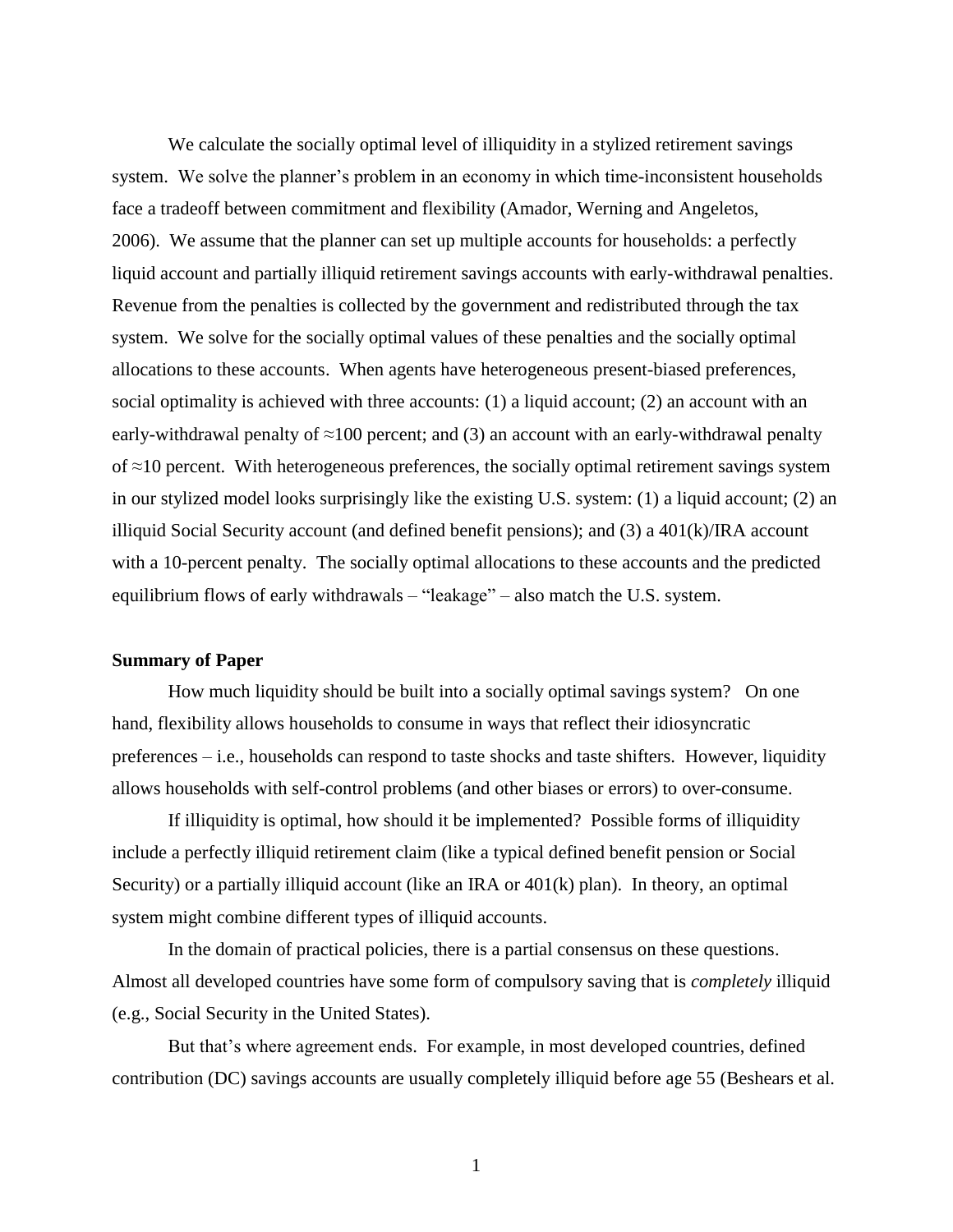2015). By contrast, in the United States, certain types of withdrawals from DC accounts are allowed without penalty, and, for IRAs, withdrawals may be made for any reason if a 10-percent penalty is paid. Liquidity allows significant pre-retirement "leakage:" for every \$1 contributed to the accounts of U.S. savers under age 55, \$0.40 simultaneously flows out of the 401(k)/IRA system, not counting loans (Argento, Bryant, and Sabelhaus 2014). Until now, no normative model has been used to determine whether such leakage is good or bad from the perspective of overall social welfare. Nevertheless, most policy analysis bemoans leakage (e.g., Hewitt Associates, 2009).

Our paper evaluates the optimality of an *N*-account retirement savings system with a combination of liquid, partially illiquid, and/or fully illiquid accounts. Within this framework, we focus on two special cases: systems with two accounts and systems with three accounts. In all of our analyses, we will assume that the first account is fully liquid, so our two-account system has a fully liquid account and a partially (or fully) illiquid account. Likewise, our threeaccount system has a fully liquid account and two partially illiquid accounts (one of which might be fully illiquid). We show that the three-account system is a good approximation (with respect to expected welfare) for a completely general system with an arbitrary number of accounts.

We study preferences that include both normatively legitimate taste shifters and normatively undesirable self-control problems. The self-control problems are modeled as the consequence of present bias (Phelps and Pollak 1968, Laibson 1997): i.e., a discount function with weights  $\{1, \beta \delta^2, \ldots, \beta \delta^t\}$ , where the degree of present bias is  $1 - \beta$ . Present bias is the propensity to overweight the present relative to the future. Our model is an aggregate version (with interpersonal transfers) of the flexibility/commitment framework of Amador, Werning, and Angeletos (2006).

We divide our analysis into the cases of homogeneous present bias and heterogeneous present bias. In the homogeneous case, we assume that all agents have the same degree of present bias – in other words, the same value of *β*. Under a homogeneous *β*, our model implies that partially illiquid accounts with early-withdrawal penalties  $\pi \approx 1 - \beta$  play an economically significant role in improving social welfare.

We then relax the homogeneity assumption, and assume that agents have *heterogeneous* present-bias. In this heterogeneous-preference case, we find that fully illiquid accounts play an important role in improving welfare, whereas partially illiquid accounts matter relatively little.

2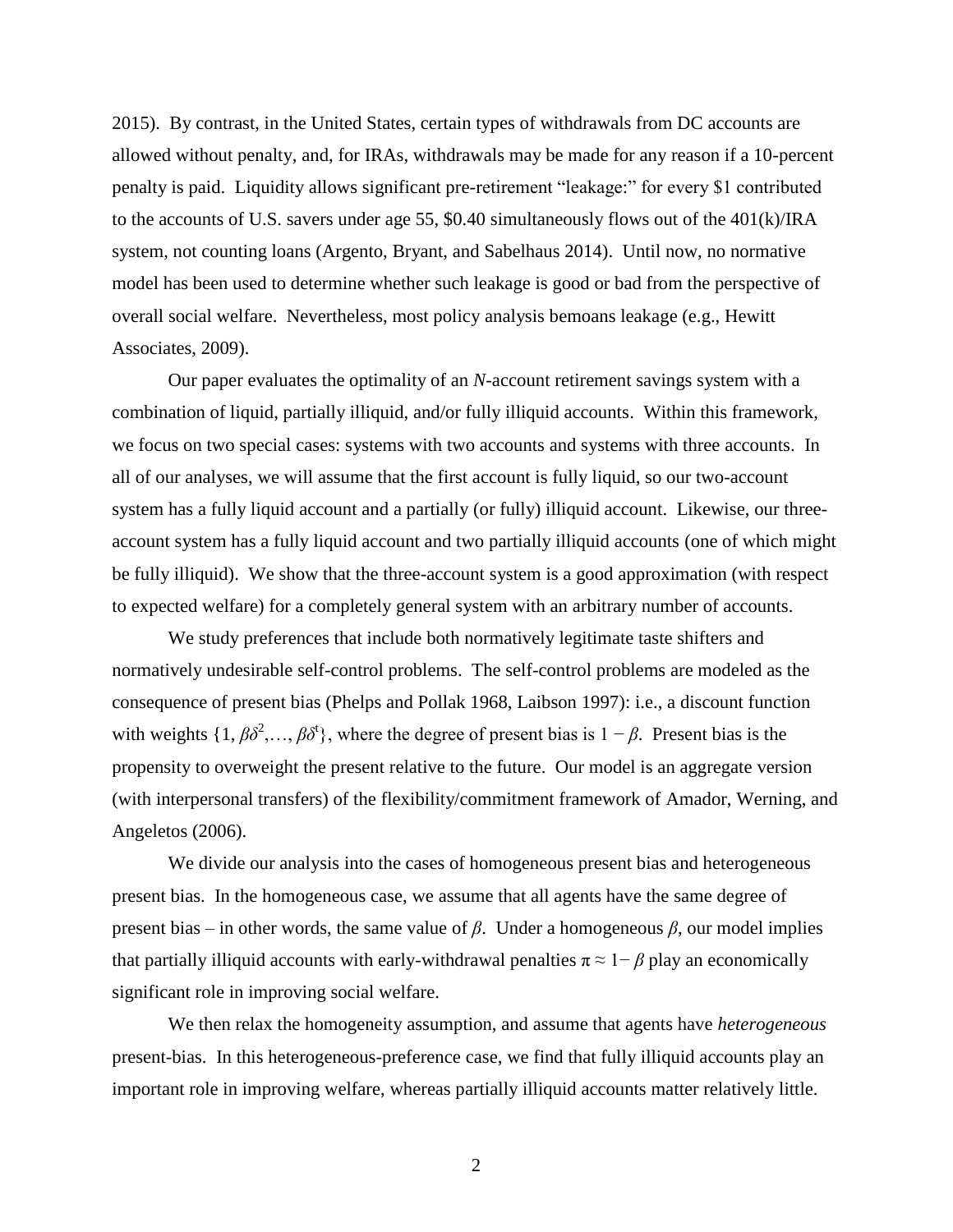We show that the socially optimal degree of illiquidity mostly caters to households with the lowest *β* values (i.e., the households with the largest amount of present bias,  $1 - β$ ). Completely illiquid retirement savings generates large welfare gains for these low-*β* agents, and these welfare gains swamp the welfare losses of the high-*β* agents (who are made slightly worse off by shifting some of their wealth from perfectly liquid accounts to perfectly illiquid accounts).

To the extent that there is *also* a role for partially illiquid accounts in the heterogeneous-*β* economy, we find that they should have low early-withdrawal penalties – approximately 10 percent. This implies that the partially illiquid accounts look much like a typical 401(k) account. Moreover, these partially illiquid accounts display a high level of leakage in equilibrium. In other words, early withdrawals (i.e., pre-retirement withdrawals) are common from this partially illiquid account. This leakage is a two-edged sword: it results in part from legitimate taste shocks and in part from self-control problems (i.e., low *β*). The costs of the partially illiquid account to low  $\beta$  types (who end up paying most of the early withdrawal penalties) and benefits to high *β* types (who are net recipients of these penalties) are nearly off-setting, although the net effect for all of society is slightly positive. This analysis suggests that the U.S. system, which exhibits high leakage in practice, is not necessarily suboptimal (though it is "second-best" because of information asymmetries).

In summary, three findings emerge from the analysis of our stylized two-period model (which allows for mechanisms that admit interpersonal transfers and incorporates heterogeneity in present bias):

- 1. The constrained-efficient social optimum is well-approximated by a two-account system, with one account that is completely liquid and a second account that is completely illiquid. Little welfare gain is obtained by moving beyond this simple two-account system.
- 2. If a third account is added, its optimized early-withdrawal penalty is between 6 percent and 13 percent.
- 3. In equilibrium, the leakage rate from this (partially illiquid) third account ranges from 65 percent to 90 percent.

These properties have analogs in the U.S. retirement savings systems. The United States has fully liquid accounts (i.e., a standard checking account), fully illiquid accounts (i.e., Social

3